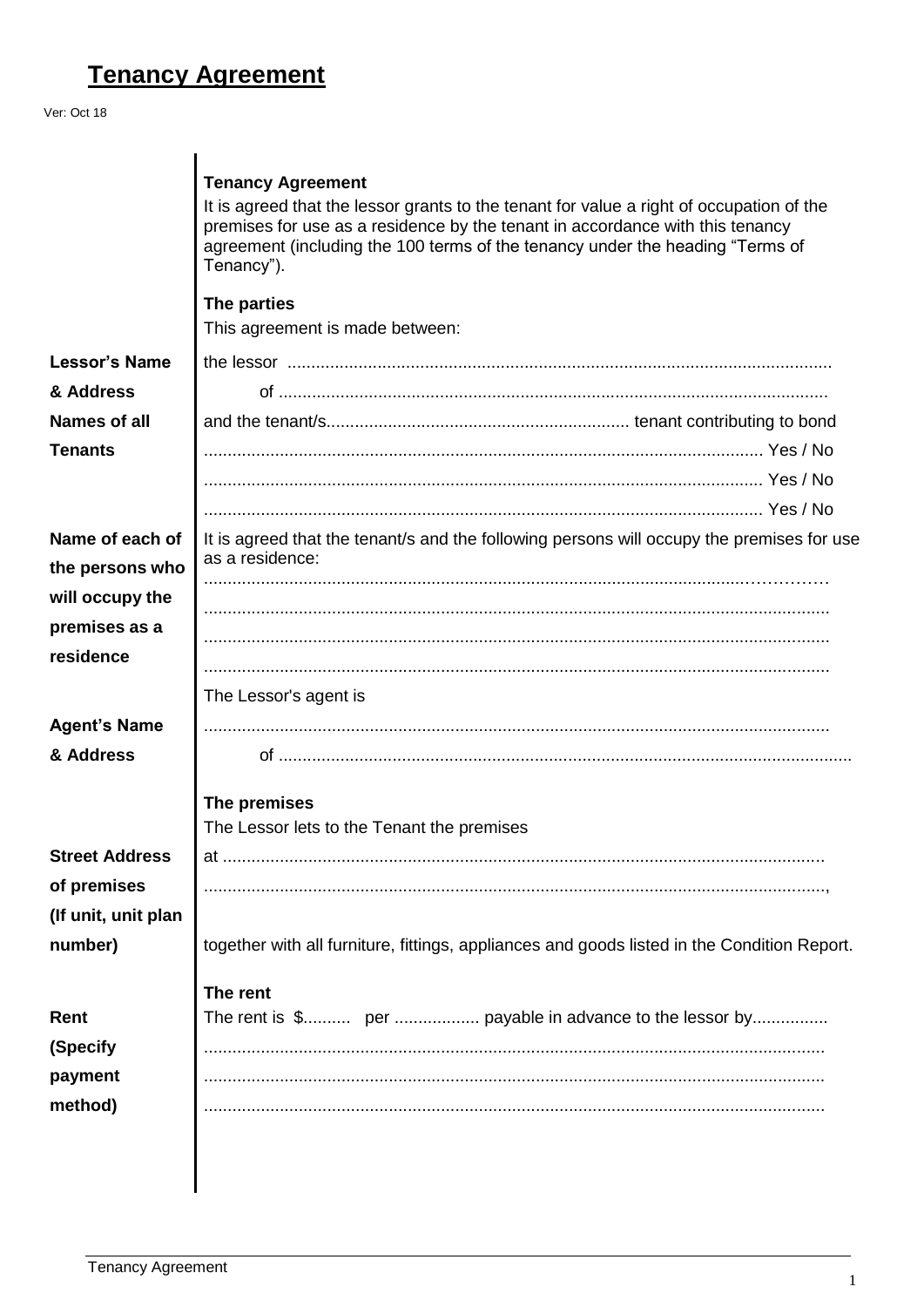|                             | Duration of the tenancy - whether for a fixed term or periodic                                                                                                           |
|-----------------------------|--------------------------------------------------------------------------------------------------------------------------------------------------------------------------|
|                             | If the tenancy is for a fixed term<br>The Tenancy shall consist of:                                                                                                      |
| <b>Duration - Fixed</b>     |                                                                                                                                                                          |
| term                        |                                                                                                                                                                          |
|                             | 2. A periodic tenancy begins automatically after the fixed term has ended unless<br>terminated by the lessor or tenant in accordance with the Residential Tenancies Act. |
| <b>Duration -</b>           | If the tenancy is to be periodic                                                                                                                                         |
| <b>Periodic</b>             | terminated by the lessor or tenant in accordance with the Residential Tenancies Act.                                                                                     |
|                             | The bond                                                                                                                                                                 |
| <b>Bond</b><br>arrangements | The amount of bond is \$  (being not more than the equivalent of four weeks'<br>rent).                                                                                   |
|                             | The lessor shall arrange for the deposit the bond with the Office of Rental Bonds<br>(unless otherwise agreed). The bond shall be lodged within 10 working days.         |
|                             | <b>Address for service of documents</b>                                                                                                                                  |
| <b>Address for</b>          | Notices or any other documents may be delivered via email, in person, by post, or by                                                                                     |
| service                     | registered courier to the Lessor at:                                                                                                                                     |
|                             | the address of the Lessor's agent above; and/or                                                                                                                          |
|                             | the following email address:<br>$\bullet$                                                                                                                                |
|                             |                                                                                                                                                                          |
|                             |                                                                                                                                                                          |
|                             | Notices or any other documents may be delivered via email, in person, by post, or by                                                                                     |
|                             | registered courier to the Tenant at:                                                                                                                                     |
|                             | the premises to be let under this agreement; and/or                                                                                                                      |
|                             | the following email address:<br>$\bullet$                                                                                                                                |
|                             |                                                                                                                                                                          |
|                             | Address for service of documents - Office of Rental Bonds                                                                                                                |
|                             | Notices or any other documents issued by the Office of Rental Bonds to the lessor or                                                                                     |
|                             | the lessor's agent above, are to be delivered to the following email address:                                                                                            |
|                             |                                                                                                                                                                          |
|                             | Notices or any other documents issued by the Office of Rental Bonds to tenant/s, are to                                                                                  |
|                             | be delivered to the following email address (an email address should be provided for each tenant                                                                         |
|                             | contributing to the bond. Please notify the Office of Rental Bonds should you not with to receive documents via email):                                                  |
|                             |                                                                                                                                                                          |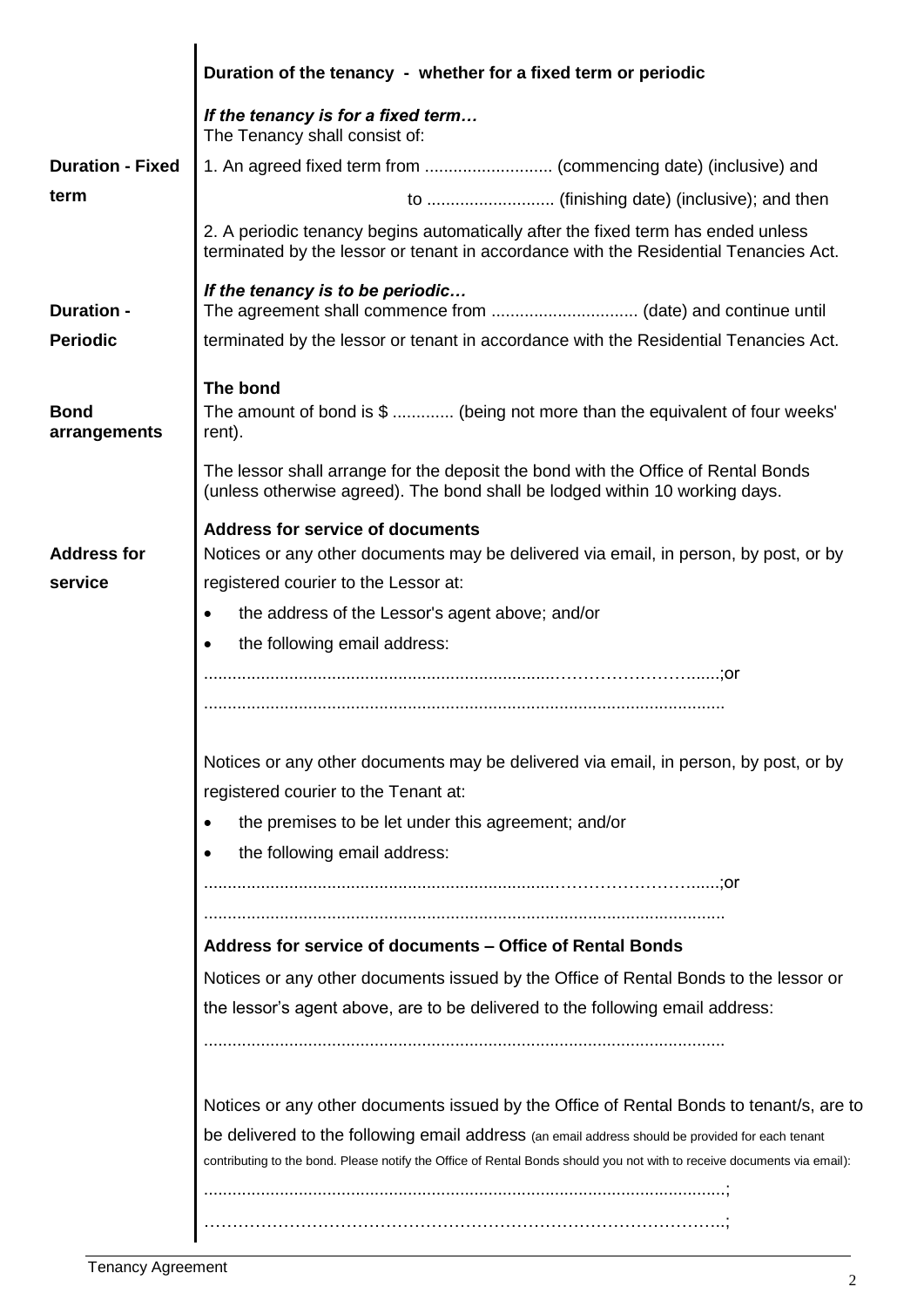………………………………………………………………………………… The lessor and the tenant acknowledge that notices forwarded by the methods identified above shall be effective *unless* another reasonable method for the service of documents has been communicated in writing to the other party. **Urgent repairs Lessor's nominee** Where urgent repairs are required, the tenant must contact the lessor or the lessor's nominee (in accordance with clause 59 below). For this purpose, the lessor's nominee is: .......................................................................................................................................... and the nominee's 24 hour contact number is: ................................................................. **Terms of the tenancy The lessor and tenant must comply with the terms of the Tenancy Agreement** 1. (1) This tenancy agreement is made under the Residential Tenancies Act 1997 (the Residential Tenancies Act). (2) The lessor and the tenant may agree to add additional clauses to the tenancy agreement but they must not be inconsistent with, or modify, existing clauses (except if permitted by the Act). 2. By signing this tenancy agreement, the lessor and the tenant agree to be bound by its terms during the period of the tenancy it creates. 3. A party to this tenancy agreement cannot contract out of it or out of the provisions of the Residential Tenancies Act, except as provided in that Act. 4. A fixed term tenancy must be for the single period specified in the tenancy agreement. 5. A periodic tenancy includes a tenancy that is not specified to be for a fixed term, including such a tenancy which commences on the expiration of a fixed term tenancy. 6. A reference in this tenancy agreement to a notice to vacate and a notice of intention to vacate is taken to be a reference to a termination notice under the Residential Tenancies Act. **Costs and procedures for establishing a Tenancy Agreement** 7. The lessor bears the cost of preparation and execution of this tenancy agreement. 8. The tenant is responsible for any legal costs that the tenant incurs in relation to preparation and execution of this tenancy agreement. 9. The lessor must give a copy of the proposed tenancy agreement to the tenant before the commencement of the tenancy. 10. The tenancy agreement must be signed by the tenant and by the lessor (or by their authorised agents). 11. The lessor must give a copy of the tenancy agreement, signed by each party, to the tenant as soon as possible after it has been signed by each party, but no later than 3 weeks after the tenant has returned a signed copy. 12. If the lessor does not return the tenancy agreement to the tenant, as provided by clause 11, the tenancy agreement has full effect in the terms signed by the tenant on occupation of the premises or acceptance of rent. **Information** 13. (1) The lessor must provide to the tenant a copy of an information booklet about residential tenancies authorised by the commissioner of fair trading before the commencement of this agreement. (2) If it is not possible to provide the tenant with a booklet, the lessor must inform the tenant of the booklet and where it may be obtained. (3) If the premises are a unit within the meaning of the Unit Titles Act 2001, the lessor must give the tenant a copy of the owners' corporation's rules before the commencement of this agreement. **Bond and Condition Reports Maximum bond** 14. Payment of a bond is not necessary unless required by the lessor. 15. Only 1 bond is payable for the tenancy created by this tenancy agreement.<br>16. The amount of the bond must not exceed the amount of 4 weeks rent. 16. The amount of the bond must not exceed the amount of 4 weeks rent.<br>17. If the lessor requires a bond, the bond must be lodged with the Office **Lodgement of the bond with the Office of Rental Bonds** If the lessor requires a bond, the bond must be lodged with the Office of Rental Bonds. 18. Either party may lodge the Bond with the Office of Rental Bonds. **If the lessor and tenant agree that the tenant is to lodge the bond If the lessor is to lodge the bond** 19. If the parties agree that the tenant is to lodge the bond, the following applies: (a) the tenant must complete and sign the bond lodgement form provided by the Office of Rental Bonds and the lessor must do the same; (b) the tenant must lodge the bond and bond lodgement form with the Office of Rental Bonds, via a means permitted by that office; (i) the tenant must lodge the bond whether or not the lessor signs the bond lodgement form; and (ii) payment of the bond to the Office of Rental Bonds must be made via a means permitted by that office; (c) the lessor may require lodgement of the bond before the lessor gives possession of the premises to the tenant and if this is the case, the tenant must be able to take possession of the premises and receive the keys to the premises as soon as the tenant provides the lessor with evidence of lodgement of the bond (such evidence includes the receipt issued by the ACT Rental Bonds Office). 20. If the lessor is to lodge the bond, the following applies: (a) on receiving the bond, the lessor must give the tenant a receipt for the bond; (b) the lessor must lodge the bond and bond lodgement form with the Office of Rental Bonds, via a means permitted by that office. This must be completed within 2 weeks of receiving the bond, or the commencement of the tenancy, whichever date is the later. If the lessor has a real estate agent, the agent has 4 weeks to lodge the bond; **Condition Report** 21. (1) Within 1 day of the tenant taking possession of the premises, the lessor must give 2 copies of a condition report completed by the lessor to the tenant. (2) The condition report must be on, or to the effect of, the condition report form published by the Territory. 22 (1) The tenant must examine the report and indicate on the report the tenant's agreement or disagreement with the items.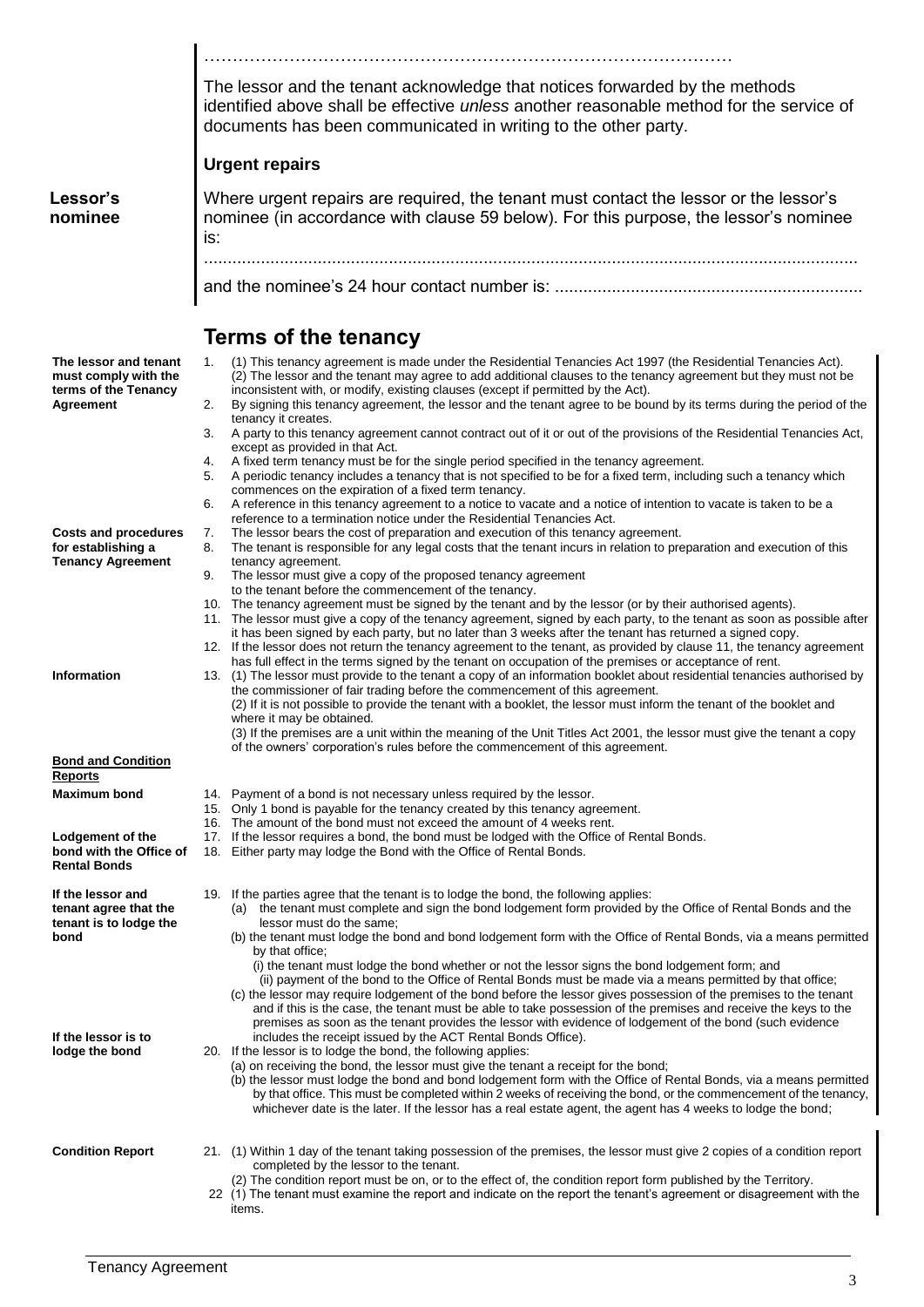|                                         | (2) Within 2 weeks after the day the tenant receives the report, the tenant must return 1 copy of the report to the<br>lessor, signed by the tenant and indicating the tenant's agreement or disagreement with the report or parts of<br>the report.<br>23. The lessor must keep the condition report for a period of not less than 1 year after the end of the tenancy.                                                                                   |
|-----------------------------------------|------------------------------------------------------------------------------------------------------------------------------------------------------------------------------------------------------------------------------------------------------------------------------------------------------------------------------------------------------------------------------------------------------------------------------------------------------------|
| End of tenancy-<br>inspection and       | 23A (1) At the end of the tenancy, an inspection of the premises must be carried out in the presence of the lessor and<br>tenant.                                                                                                                                                                                                                                                                                                                          |
| condition report                        | (2) A condition report based on the inspection must be completed in the presence of, and signed by, the lessor and<br>tenant.                                                                                                                                                                                                                                                                                                                              |
|                                         | (3) A party may complete and sign a condition report in the absence of the other party if the party has given the<br>other party a reasonable opportunity to be present when the report is completed and signed.                                                                                                                                                                                                                                           |
| <b>Rent and other</b><br>charges        |                                                                                                                                                                                                                                                                                                                                                                                                                                                            |
| Rent and bond only as<br>or the tenancy | 24. The lessor must not require any payment other than rent or bond for the following:<br>(a) the granting, extension, transfer or renewal of a tenancy or subtenancy;<br>(b) vacating of premises;<br>(c) obtaining a key to the premises;                                                                                                                                                                                                                |
| <b>Holding deposits</b>                 | (d) information on the availability of tenancies.<br>25. The Residential Tenancies Act prohibits the taking of holding deposits.                                                                                                                                                                                                                                                                                                                           |
| Payment of rent                         | 26. 1) The tenant must pay the rent on time.<br>(2) The tenant must not use the bond money to pay the rent for the last weeks of the tenancy.<br>(3) The tenant and the lessor may agree to change the way rent is paid (including, for example, where the rent is<br>paid or whether it is to be paid into a nominated bank account or whether it is to be paid in person).<br>(4) The tenant and lessor may agree that rent is to be paid electronically |
|                                         | 27. The lessor must not require the tenant to pay rent by post-dated cheque.                                                                                                                                                                                                                                                                                                                                                                               |
| <b>Maximum rent in</b><br>advance       | 28. The lessor must not require an amount of rent paid in advance greater than 1 calendar month.                                                                                                                                                                                                                                                                                                                                                           |
| <b>Rent receipts</b>                    | 29. If rent is paid in person to the lessor or a real estate agent, a receipt must be given at that time.<br>30. In other circumstances where rent is paid to the lessor, a receipt must be provided or sent by post within 1 week of                                                                                                                                                                                                                      |
|                                         | its receipt.<br>31. (1) A receipt for payment of rent must specify the amount paid.<br>(2) A receipt should specify the following:<br>(a) the date of payment;                                                                                                                                                                                                                                                                                             |
|                                         | (b) the period in relation to which the payment is made;                                                                                                                                                                                                                                                                                                                                                                                                   |
|                                         | (c) the premises in relation to which the payment is made;<br>(d) whether the payment is for bond or rent.                                                                                                                                                                                                                                                                                                                                                 |
|                                         | (3) If these particulars are not included in the receipt, the lessor must provide this information to the tenant within 4<br>weeks of a request by the tenant.                                                                                                                                                                                                                                                                                             |
|                                         | 32. A receipt is not required if the rent is paid by the tenant directly into an account nominated by the lessor or real                                                                                                                                                                                                                                                                                                                                   |
| <b>Rent records</b>                     | estate agent.<br>33. (1) The lessor must keep, or cause to be kept, records of the payment of rent.                                                                                                                                                                                                                                                                                                                                                        |
| Increase in rent                        | (2) Those records must be retained for a period of not less than 12 months after the end of the tenancy.<br>34. The amount of rent must not vary from period to period except as provided by this tenancy agreement and the                                                                                                                                                                                                                                |
|                                         | Residential Tenancies Act.                                                                                                                                                                                                                                                                                                                                                                                                                                 |
|                                         | 35. The rent may not be increased at intervals of less than 12 months from either the beginning of the tenancy<br>agreement for the first increase, or after that, from the date of the last increase.<br>36. (1) This clause applies if-                                                                                                                                                                                                                  |
|                                         | (a) the housing commissioner is the lessor under this tenancy agreement; and<br>(b) the commissioner has decided to increase the rent after a review of rent under the Housing Assistance Act<br>2007, section 23.                                                                                                                                                                                                                                         |
|                                         | (2) Despite clause 35, the housing commissioner may increase the rent.                                                                                                                                                                                                                                                                                                                                                                                     |
|                                         | (3) However, if a previous review of rent has been undertaken, the increase under subclause (2) must not take<br>effect earlier than 1 year after the date the last rent increase for the premises took effect.                                                                                                                                                                                                                                            |
|                                         | 37. The restriction on increase in rent applies provided the identity of at least 1 of the tenants who occupy the premises<br>remains the same as at the time of the last increase.                                                                                                                                                                                                                                                                        |
| <b>Review of excessive</b>              | 38. The lessor must give the tenant 8 weeks written notice of intention to increase the rent and include in the notice the                                                                                                                                                                                                                                                                                                                                 |
| rent increases                          | amount of the increase, and the date when it is proposed to increase the rent.<br>39. (1) The tenant may apply in writing to the tribunal for review of an excessive increase in rent (time limits for applying<br>and the meaning of excessive is set out in the Residential Tenancies Act).                                                                                                                                                              |
|                                         | (2) On such application being made, no increase in rent is payable until so ordered by the tribunal.<br>40. If the tenant remains in occupation of the premises without applying to the tribunal for review, the increase in rent                                                                                                                                                                                                                          |
|                                         | takes effect from the date specified in the notice.<br>41. If the tenant wishes to vacate the premises before the increase takes effect, the tenant must give 3 weeks' notice to                                                                                                                                                                                                                                                                           |
| Lessor's costs                          | the lessor.<br>42. The lessor shall be responsible for the cost of the following:                                                                                                                                                                                                                                                                                                                                                                          |
|                                         | (a) rates and taxes relating to the premises;<br>(b) services for which he or she agrees to be responsible;<br>(c) services for which there is not a separate metering device so that amounts consumed during the period of the                                                                                                                                                                                                                            |
|                                         | tenancy cannot be accurately decided;<br>(d) all services up to the time of measurement or reading at the beginning of the tenancy;<br>(e) all services after reading or measurement at the end of the tenancy providing the tenant has not made any use<br>of the service after the reading.                                                                                                                                                              |
|                                         | 43. (1) The lessor must pay for any physical installation of services (eg water, electricity, gas, telephone line).<br>(2) The tenant is responsible for the connection of all services that will be supplied in the tenant's name.                                                                                                                                                                                                                        |
|                                         | 44. The lessor must pay the annual supply charge associated with the supply of water or sewerage.<br>45. If the premises are a unit under the Unit Titles Act 2001, the lessor is responsible for all owners' corporation                                                                                                                                                                                                                                  |
|                                         | charges.                                                                                                                                                                                                                                                                                                                                                                                                                                                   |
| <b>Tenant's costs</b>                   | 46. The tenant is responsible for all charges associated with the consumption of services supplied to the premises,<br>including electricity, gas, water and telephone.<br>47. The tenant is not required by the lessor to connect or continue a telephone service.                                                                                                                                                                                        |
| <b>Reading of metered</b><br>services   | 48. (1) The lessor is responsible for undertaking or arranging all readings or measurement of services, other than those<br>that are connected in the name of the tenant.                                                                                                                                                                                                                                                                                  |
|                                         | (2) The lessor must provide the tenant with an opportunity to verify readings and measurements.                                                                                                                                                                                                                                                                                                                                                            |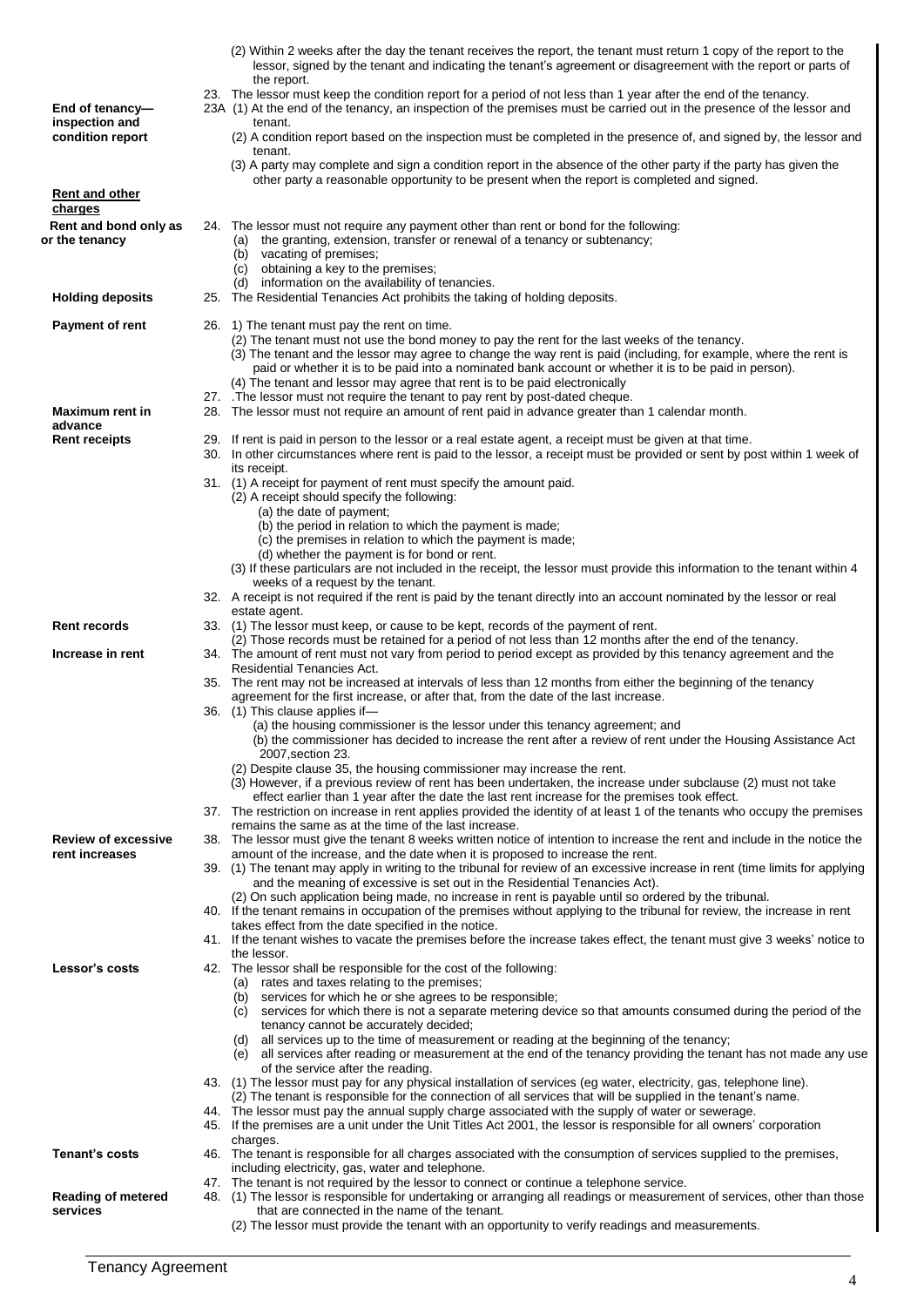|                                                                                              | 49. If the lessor does not arrange reading or measurement of a service connected in the name of the lessor by the day<br>after the date of expiry of notice to vacate given in accordance with this tenancy agreement or the Residential<br>Tenancies Act, the lessor is be responsible for payment of the unread or unmeasured service after the date of the<br>last reading or measurement. |
|----------------------------------------------------------------------------------------------|-----------------------------------------------------------------------------------------------------------------------------------------------------------------------------------------------------------------------------------------------------------------------------------------------------------------------------------------------------------------------------------------------|
|                                                                                              | 50. (1) If the tenant vacates the premises without giving notice before departure, the lessor must arrange a reading or<br>measurement of services connected in the lessor's name within a reasonable time of the lessor becoming aware<br>of the departure of the tenant.<br>(2) The tenant is responsible for payment of services to the date of that reading or measurement.               |
| Tenant's use of the<br><u>premises without</u><br>interference                               |                                                                                                                                                                                                                                                                                                                                                                                               |
|                                                                                              | 51. The lessor guarantees that there is no legal impediment to the use of the premises for residential purposes by the                                                                                                                                                                                                                                                                        |
|                                                                                              | tenant.<br>52. The lessor must not cause or permit any interference with the reasonable peace, comfort or privacy of the tenant in<br>the use by the tenant of the premises.<br>53. Unless otherwise agreed in writing, the tenant has exclusive possession of the premises, as described in the                                                                                              |
| <b>Lessor to install and</b><br>maintain smoke                                               | agreement, from the date of commencement of the tenancy agreement provided for in the agreement.<br>53A. (1) The lessor must install and maintain smoke alarms in the premises.<br>The installation of the smoke alarms must comply with the building code, volume 2, part 3.7.2.<br>(2)                                                                                                      |
| alarms                                                                                       |                                                                                                                                                                                                                                                                                                                                                                                               |
| <u>Lessor to make</u><br><u>repairs</u>                                                      |                                                                                                                                                                                                                                                                                                                                                                                               |
| <b>Lessor to provide</b><br>premises in a<br>reasonable state at the<br>start of the tenancy | (1) At the start of the tenancy, the lessor must ensure that the premises, including furniture, fittings and appliances<br>54<br>(unless excluded from the tenancy agreement), are-<br>(a) fit for habitation; and<br>(b) reasonably clean; and                                                                                                                                               |
|                                                                                              | (c) in a reasonable state of repair; and<br>(d) reasonably secure.                                                                                                                                                                                                                                                                                                                            |
| Changing Locks                                                                               | (2) An exclusion must be in writing and may, but need not, be included in the tenancy agreement (if in writing).<br>(3) The lessor or the tenant may change locks (at his or her own cost unless otherwise agreed) with the agreement of<br>the other party (which will not be unreasonably withheld).                                                                                        |
|                                                                                              | (4) The lessor or the tenant may change locks (at his or her own cost) in an emergency without the agreement of the<br>other party.                                                                                                                                                                                                                                                           |
|                                                                                              | (5) If the tenant, or a person living at the premises, is a protected person in relation to an interim or final order made<br>under the Family Violence Act 2016 or the Personal Violence Act 2016, the tenant or person may change locks (at<br>his or her own cost) without the agreement of the other party.                                                                               |
|                                                                                              | (6) If a lock is changed, a copy of the key to the changed lock must be provided to the other party as soon as possible<br>unless doing so would affect the safety of a protected person.                                                                                                                                                                                                     |
| Lessor to make                                                                               | 55. (1) The lessor must maintain the premises in a reasonable state of repair having regard to their condition at the                                                                                                                                                                                                                                                                         |
| repairs                                                                                      | commencement of the tenancy agreement.<br>(2) The tenant must notify the lessor of any need for repairs.                                                                                                                                                                                                                                                                                      |
|                                                                                              | (3) This section does not require the tenant to notify the lessor about anything that an ordinary tenant would                                                                                                                                                                                                                                                                                |
|                                                                                              | reasonably be expected to do, for example, changing a light globe or a fuse.<br>56. The lessor is not obliged to repair damage caused by the negligence or wilful act of the tenant.                                                                                                                                                                                                          |
|                                                                                              | 57. Subject to clause 55, the lessor must make repairs, other than urgent repairs, within 4 weeks of being notified of the<br>need for the repairs (unless otherwise agreed).                                                                                                                                                                                                                 |
| Repairs in Unit Title<br>premises                                                            | 58. If the premises are a unit under the Unit Titles Act 2001, and the tenant's use and enjoyment of the premises<br>reasonably requires repairs to the common property, the lessor must take all steps necessary to require the owners'                                                                                                                                                      |
| Urgent repairs                                                                               | corporation to make the repairs as quickly as possible.<br>59. The tenant must notify the lessor (or the lessor's nominee) of the need for urgent repairs as soon as practicable,                                                                                                                                                                                                             |
|                                                                                              | and the lessor must, subject to clause 82, carry out those repairs as soon as necessary, having regard to the nature<br>of the problem.<br>60. The following are urgent repairs in relation to the premises, or services or fixtures supplied by the lessor:                                                                                                                                  |
|                                                                                              | (a) a burst water service;                                                                                                                                                                                                                                                                                                                                                                    |
|                                                                                              | (b) a blocked or broken lavatory system;<br>(c) a serious roof leak;                                                                                                                                                                                                                                                                                                                          |
|                                                                                              | (d) a gas leak;                                                                                                                                                                                                                                                                                                                                                                               |
|                                                                                              | (e) a dangerous electrical fault;<br>(f) flooding or serious flood damage;                                                                                                                                                                                                                                                                                                                    |
|                                                                                              | (g) serious storm or fire damage;<br>(h) a failure of gas, electricity or water supply to the premises;                                                                                                                                                                                                                                                                                       |
|                                                                                              | (i) the failure of a refrigerator supplied with the premises;                                                                                                                                                                                                                                                                                                                                 |
|                                                                                              | (j) a failure or breakdown of any service on the premises essential for hot water, cooking, heating or laundering;<br>(k) a fault or damage that causes the residential premises to be unsafe or insecure;                                                                                                                                                                                    |
|                                                                                              | (I) a fault or damage likely to cause injury to person or property;<br>(m) a serious fault in any door, staircase, lift or other common area that inhibits or unduly inconveniences the tenant<br>in gaining access to and use of the premises.                                                                                                                                               |
| Tenant may authorise<br>urgent repairs in                                                    | 61. If the lessor (or the lessor's nominee) cannot be contacted, or fails to effect the urgent repairs within a reasonable<br>time, the tenant may arrange for urgent repairs to be effected to a maximum value of up to 5% of the rent of the                                                                                                                                                |
| certain circumstances                                                                        | property over a year.<br>62. The following procedures apply to urgent repairs arranged by the tenant:                                                                                                                                                                                                                                                                                         |
|                                                                                              | (a) the repairs arranged by the tenant must be made by the qualified tradesperson nominated by the lessor in the<br>tenancy agreement;                                                                                                                                                                                                                                                        |
|                                                                                              | (b) if the lessor has not nominated a tradesperson, or the nominated tradesperson cannot be contacted or is otherwise                                                                                                                                                                                                                                                                         |
|                                                                                              | unavailable—the repairs must be performed by a qualified tradesperson of the tenant's choosing;<br>(c) if the repairs are arranged by the tenant in accordance with these procedures—the lessor is liable for the cost of                                                                                                                                                                     |
|                                                                                              | repairs and the tradesperson may bill the lessor direct;                                                                                                                                                                                                                                                                                                                                      |
| Tenant to look after<br><u>the premises</u>                                                  | (d) if the tenant does not act in strict compliance with this clause—the tenant is personally liable for the cost of any<br>urgent repairs arranged by the tenant.                                                                                                                                                                                                                            |
|                                                                                              | 63. During the tenancy, the tenant must-                                                                                                                                                                                                                                                                                                                                                      |
|                                                                                              |                                                                                                                                                                                                                                                                                                                                                                                               |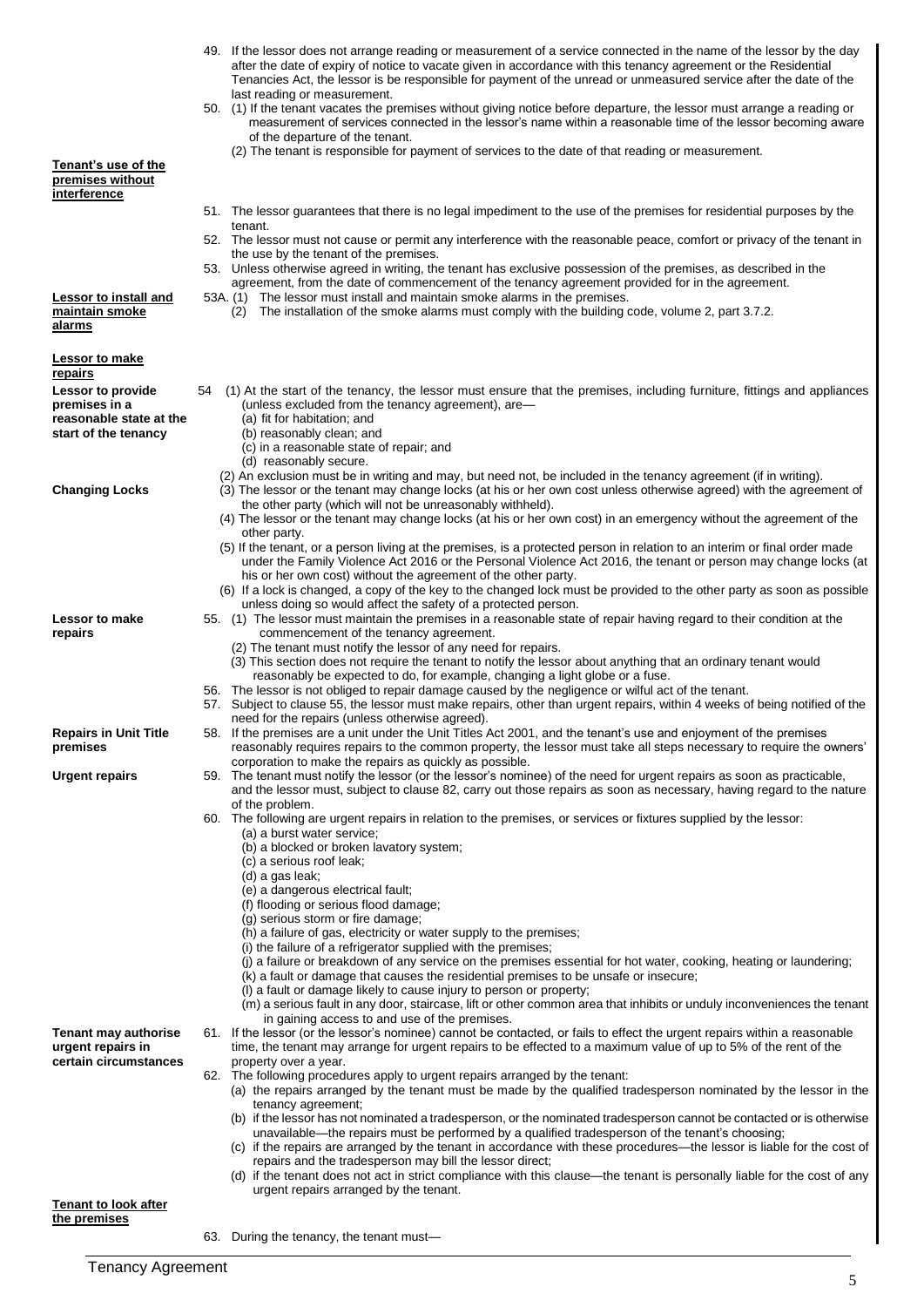| The tenant shall take<br>reasonable care of the<br>premises and keep the<br>premises reasonably<br>clean<br>At the end of the<br>tenancy<br><b>Tenant of unit to</b><br>comply with owners<br>corporation's rules | (a) not intentionally or negligently damage the premises or permit such damage; and<br>(b) notify the lessor of any damage as soon as possible; and<br>(c) take reasonable care of the premises and their contents, and keep them reasonably clean, having regard to their<br>condition at the time of the commencement of the tenancy and the normal incidents of living.<br>63A The tenant must replace the battery in a smoke alarm installed in the premises whenever necessary.<br>64. The tenant must leave the premises-<br>(a) in substantially the same state of cleanliness, removing all the tenant's belongings and any other goods brought<br>onto the premises during the duration of the tenancy agreement; and<br>(b) in substantially the same condition as the premises were in at the commencement of the tenancy agreement, fair<br>wear and tear excepted.<br>65. The lessor must not require the tenant to make alterations, improvements or renovations to the premises.<br>66. If the premises are a unit under the Unit Titles Act 2001, the tenant must comply with the owners' corporation's<br>rules, and with any notice served in accordance with the rules, to the extent that they are not inconsistent with the<br>standard residential tenancy terms in this agreement. |
|-------------------------------------------------------------------------------------------------------------------------------------------------------------------------------------------------------------------|-----------------------------------------------------------------------------------------------------------------------------------------------------------------------------------------------------------------------------------------------------------------------------------------------------------------------------------------------------------------------------------------------------------------------------------------------------------------------------------------------------------------------------------------------------------------------------------------------------------------------------------------------------------------------------------------------------------------------------------------------------------------------------------------------------------------------------------------------------------------------------------------------------------------------------------------------------------------------------------------------------------------------------------------------------------------------------------------------------------------------------------------------------------------------------------------------------------------------------------------------------------------------------------------------------------|
| Tenant must make no<br>alterations and must<br>not add any fixtures or<br>fittings without the<br>consent of lessor                                                                                               | 67. The tenant must not make any additions or alterations to the premises without the written consent of the lessor.<br>68.<br>The tenant must not add any fixtures or fittings to the premises without the consent of the lessor.<br>(1)<br>The lessor's consent must not be unreasonably withheld.<br>(2)<br>The tenant must make good any damage to the premises on removal of any fixtures and fittings.<br>(3)<br>Any fixtures or fittings not removed by the tenant before the tenant leaves the premises becomes the property<br>(4)                                                                                                                                                                                                                                                                                                                                                                                                                                                                                                                                                                                                                                                                                                                                                               |
| Tenant must not use<br>the premises for<br>illegal purposes and<br>must                                                                                                                                           | of the lessor.<br>69. Unless otherwise agreed in writing, the tenant must only use the premises for residential purposes.<br>70. The tenant must not:<br>(a) use the premises, or permit them to be used, for an illegal purpose to the detriment of the lessor's interest in the<br>premises; or                                                                                                                                                                                                                                                                                                                                                                                                                                                                                                                                                                                                                                                                                                                                                                                                                                                                                                                                                                                                         |
| not disturb the<br>neighbours<br>Tenant shall not sell,<br>dispose of, or sublet<br>the tenancy without<br>the consent of the                                                                                     | (b) cause or permit nuisance; or<br>(c) interfere, or permit interference, with the quiet enjoyment of the occupiers of nearby premises.<br>71. The tenant must not leave the premises vacant for more than 3 weeks without notifying the lessor.<br>72. (1) The tenant must not assign or sublet the premises or any part of them without the written consent of the lessor.<br>(2) Consent may be given at any time.<br>(3) No rights in relation to the premises may be created in any third party before consent is obtained from the<br>lessor.                                                                                                                                                                                                                                                                                                                                                                                                                                                                                                                                                                                                                                                                                                                                                      |
| lessor<br>Tenant may be<br>responsible for<br>damage or other<br>breach of the Tenancy<br><b>Agreement by visitors</b><br>or guests                                                                               | 73. The tenant is personally responsible for the actions or omissions of visitors, guests or other people on the premises<br>if:<br>(a) the action or omission would if performed by the tenant have constituted a breach of this tenancy agreement;<br>and<br>(b) the person is on the premises with the permission of the tenant.<br>74. The tenant is not personally responsible for the actions or omissions of a person who is on the premises:<br>(a) at the request of the lessor;<br>(b) to assist the lessor perform any of the duties of the lessor under this Tenancy Agreement (whether at the request<br>of the lessor or the tenant); or                                                                                                                                                                                                                                                                                                                                                                                                                                                                                                                                                                                                                                                    |
| Lessor's access to the<br>premises                                                                                                                                                                                | without the consent of the tenant.<br>(C)                                                                                                                                                                                                                                                                                                                                                                                                                                                                                                                                                                                                                                                                                                                                                                                                                                                                                                                                                                                                                                                                                                                                                                                                                                                                 |
| Lessor cannot enter<br>the premises except<br>as provided in this<br><b>Tenancy Agreement</b>                                                                                                                     | 75. (1) The lessor must not require access to the premises during the tenancy except as provided by the law, this<br>tenancy agreement, the Residential Tenancies Act, or an order of the tribunal.<br>(2) The tenant may permit access to the premises by the lessor at any time.<br>(3) If requested, the lessor or the lessor's agent must provide identification to the tenant.<br>76. The lessor must not have access to the premises—<br>(a) on Sundays;<br>(b) on public holidays; or<br>(c) before $8.00$ am and after $6.00$ pm;<br>other than-<br>(d) for the purpose of carrying out urgent repairs or for health or safety reasons in relation to the premises; or<br>with the consent of the tenant.<br>(e)                                                                                                                                                                                                                                                                                                                                                                                                                                                                                                                                                                                  |
| Access in accordance<br>with the Tenancy<br><b>Agreement</b>                                                                                                                                                      |                                                                                                                                                                                                                                                                                                                                                                                                                                                                                                                                                                                                                                                                                                                                                                                                                                                                                                                                                                                                                                                                                                                                                                                                                                                                                                           |
| <b>Routine inspections</b>                                                                                                                                                                                        | 77. The lessor may inspect the premises twice in each period of 12 months following the commencement of the<br>tenancy.<br>78. In addition to the inspections provided for in the previous clause, the lessor may make an inspection of the<br>premises-<br>(a) within 1 month of the commencement of the tenancy; and<br>(b) in the last month of the tenancy.                                                                                                                                                                                                                                                                                                                                                                                                                                                                                                                                                                                                                                                                                                                                                                                                                                                                                                                                           |
|                                                                                                                                                                                                                   | 79. (1) The lessor must give the tenant 1 week written notice of an inspection.<br>(2) The inspection must take place at a time agreed between the parties with reasonable regard to the work and<br>other commitments both of the tenant and of the lessor (or their agents).<br>(3) If the parties are unable to agree on an appropriate time, the lessor or the tenant may apply to the tribunal for an<br>order permitting access at a specified time.                                                                                                                                                                                                                                                                                                                                                                                                                                                                                                                                                                                                                                                                                                                                                                                                                                                |
| <b>Access for purchasers</b><br>and new tenants                                                                                                                                                                   | 80. The tenant must permit reasonable access to the premises during the period of 3 weeks before the end of the<br>tenancy, on the lessor giving 24 hours' notice, to allow inspection of the premises by prospective tenants.<br>81. The tenant must permit reasonable access to the premises, on the lessor giving 24 hours' notice, to allow inspection<br>of the premises by prospective purchasers of the premises provided:<br>(a) the lessor intends to sell the premises; and<br>(b) the lessor has previously notified the tenant in writing of the lessor's intention to sell.                                                                                                                                                                                                                                                                                                                                                                                                                                                                                                                                                                                                                                                                                                                  |
| Access for making or<br>inspecting repairs                                                                                                                                                                        | 82. (1) On giving the tenant 1 week notice (or such other agreed period), the lessor may enter the premises at a<br>reasonable time, having regard to the interests of the tenant and the lessor, for the purpose of making or<br>inspecting repairs.<br>(2) For urgent repairs, the lessor must give reasonable notice and enter the premises at a reasonable time having<br>regard to the interests of the tenant and the lessor.                                                                                                                                                                                                                                                                                                                                                                                                                                                                                                                                                                                                                                                                                                                                                                                                                                                                       |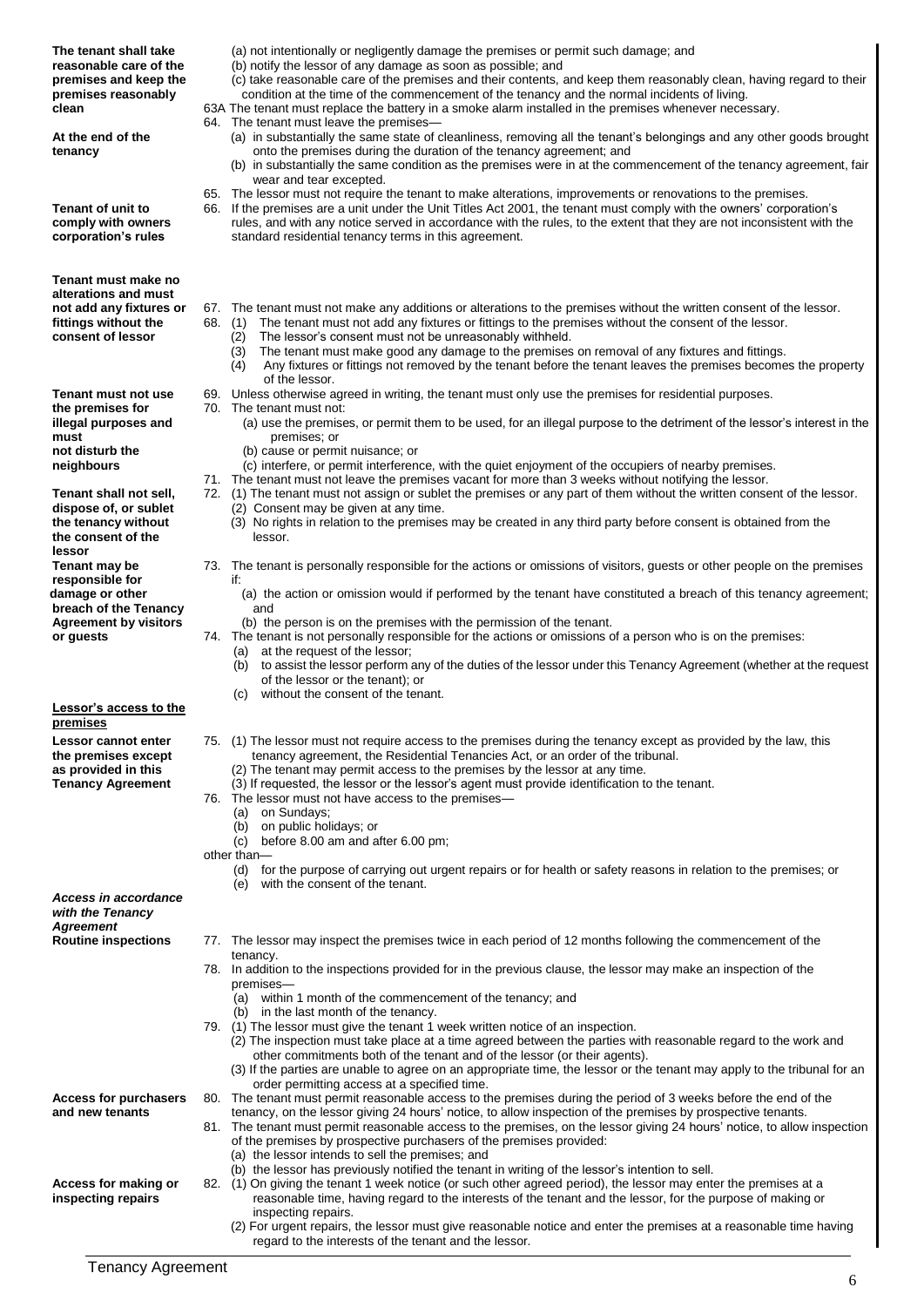|                                                    |    | 83. The notice to vacate must be in writing, in the form required by the Residential Tenancies Act, and must include the                                                                                                                  |
|----------------------------------------------------|----|-------------------------------------------------------------------------------------------------------------------------------------------------------------------------------------------------------------------------------------------|
|                                                    |    | following information:<br>(a) the address of the premises;                                                                                                                                                                                |
|                                                    |    | (b) the ground(s) on which the notice is issued, together with sufficient particulars to identify the circumstances giving                                                                                                                |
|                                                    |    | rise to the ground(s);                                                                                                                                                                                                                    |
|                                                    |    | (c) that the lessor requires the tenant to vacate the premises by the expiry of the required notice period and that the<br>tenancy ends on the day that the tenant vacates the premises.                                                  |
| Notice of intention to<br>vacate by the tenant     |    |                                                                                                                                                                                                                                           |
|                                                    |    |                                                                                                                                                                                                                                           |
|                                                    |    | 84. (1) If the tenant serves a notice of intention to vacate and vacates the premises in accordance with the notice, the<br>tenancy terminates on the date of vacating the premises.                                                      |
|                                                    |    | $(2)$ On receiving a notice of intention to vacate, the lessor may-                                                                                                                                                                       |
|                                                    |    | (a) accept the notice and accept that the tenancy ends on the date nominated in the notice; or                                                                                                                                            |
|                                                    |    | (b) apply to the tribunal for confirmation of the tenancy agreement, an order for compensation or both.<br>85. The notice of intention to vacate must be in the same form and contain the same information as the notice to vacate        |
|                                                    |    | from the lessor except the notice must contain the statement that the tenant intends to vacate the premises on a                                                                                                                          |
| <b>Termination where the</b>                       |    | certain date and the tenancy terminates on that date.<br>86. The lessor or the tenant may, by written notice, terminate the tenancy on a date specified in the notice on the                                                              |
| premises are not fit for                           |    | following grounds:                                                                                                                                                                                                                        |
| habitation                                         |    | (a) the premises are not fit for habitation;                                                                                                                                                                                              |
|                                                    |    | (b) the premises are not available or will not be available because of Government action within a period of 4 weeks<br>of the date that notice is given.                                                                                  |
|                                                    |    | 87. (1) In either case the lessor must give not less than 1 weeks' notice of termination of the tenancy, and the rent                                                                                                                     |
|                                                    |    | abates from the date that the premises are uninhabitable.                                                                                                                                                                                 |
|                                                    |    | (2) The tenant may give 2 days' notice of termination of the tenancy.<br>(3) If neither the lessor nor the tenant give notice of termination of the tenancy, the rent abates for the period that                                          |
|                                                    |    | the premises are unable to be used for habitation, but the tenancy resumes when they are able to be used                                                                                                                                  |
|                                                    |    | again.                                                                                                                                                                                                                                    |
| <b>Termination of the</b><br>tenancy by the tenant |    |                                                                                                                                                                                                                                           |
| <b>Termination on or</b>                           | 88 | (1) The tenant may give notice to terminate a periodic tenancy by giving the lessor not less than 3 weeks' notice of                                                                                                                      |
| after the end of the                               |    | the date when the tenant intends to vacate the premises.                                                                                                                                                                                  |
| fixed term                                         |    | (2) The tenancy ends on the date specified by the tenant.                                                                                                                                                                                 |
|                                                    | 89 | (1) The tenant may give notice to terminate a fixed term tenancy at or after the end of the tenancy by giving 3<br>weeks' notice of the date when the tenant intends to vacate the premises.                                              |
|                                                    |    | (2) The tenancy ends on the date specified by the tenant.                                                                                                                                                                                 |
| <b>Termination for</b><br>breach by the lessor     | 90 | If the lessor breaches the tenancy agreement, and the tenant wishes to terminate the tenancy agreement, the<br>tenant may either-                                                                                                         |
|                                                    |    | (a) apply to the tribunal for an order terminating the tenancy;                                                                                                                                                                           |
|                                                    |    | or                                                                                                                                                                                                                                        |
|                                                    |    | (b) give the lessor written notice of intention to terminate the tenancy, in accordance with clause 91.                                                                                                                                   |
|                                                    | 91 | If the tenant decides to proceed by way of notice to the lessor, the following procedures apply:                                                                                                                                          |
|                                                    |    | (a) the tenant must give the lessor a written notice that the lessor has 2 weeks to remedy the breach if the breach                                                                                                                       |
|                                                    |    | is capable of remedy;<br>(b) if the lessor remedies the breach within that 14-day period—the tenancy continues;                                                                                                                           |
|                                                    |    | (c) if the lessor does not remedy the breach within the time specified in the notice, or if the breach is not capable of                                                                                                                  |
|                                                    |    | remedy—the tenant must give 2 weeks' notice of intention to vacate;                                                                                                                                                                       |
|                                                    |    | (d) the tenancy agreement terminates on the date specified by the tenant;                                                                                                                                                                 |
|                                                    |    | (e) rent is payable to the date specified in the notice or to the date that the tenant vacates the premises, whichever                                                                                                                    |
|                                                    |    | is the later;                                                                                                                                                                                                                             |
|                                                    |    | (f) if the lessor remedies the breach during the period of the notice of intention to vacate—the tenant, at the tenant's<br>option, may withdraw the notice or may terminate the tenancy agreement on the date specified in the notice by |
|                                                    |    | vacating the premises on that date.                                                                                                                                                                                                       |
| <b>Termination of the</b>                          |    |                                                                                                                                                                                                                                           |
| tenancy by the lessor                              |    |                                                                                                                                                                                                                                           |
| <b>Termination for failure</b><br>to pay rent      | 92 | The tribunal may order the termination of the tenancy and eviction of the tenant on the ground of nonpayment of<br>rent in the following circumstances:                                                                                   |
|                                                    |    | (a) rent has been unpaid for 1 week. The first day of this period concludes at midnight on the day when the unpaid                                                                                                                        |
|                                                    |    | rent was due;                                                                                                                                                                                                                             |
|                                                    |    | (b) the lessor has served a notice to remedy on the tenant for the failure to pay the rent, being a notice—                                                                                                                               |
|                                                    |    | (i) served not earlier than 1 week after the day when the rent was due; and                                                                                                                                                               |
|                                                    |    | (ii) containing a statement that if the tenant pays the rent outstanding to the date of payment within 7 days ofthe<br>date of service of the notice to remedy, no further action must be taken and the tenancy continues;                |
|                                                    |    | (c) if all rent is not paid within 1 week of the date of service of the notice to remedy—the lessor may then serve a                                                                                                                      |
|                                                    |    | notice to vacate on the tenant requiring the tenant to vacate the premises within 2 weeks of service of the notice                                                                                                                        |
|                                                    |    | to vacate;                                                                                                                                                                                                                                |
|                                                    |    | (d) no earlier than the date when the notice to vacate is served, the lessor may apply to the tribunal for an order<br>terminating the tenancy and evicting the tenant;                                                                   |
|                                                    |    | (e) the tribunal hearing of the application to terminate and evict must not be earlier than the end of the period specified                                                                                                               |
|                                                    |    | in the notice to vacate;                                                                                                                                                                                                                  |
|                                                    |    | (f) during any tenancy in which the lessor has previously issued 2 notices to remedy, the lessor may serve a notice                                                                                                                       |
| <b>Termination of</b>                              |    | to vacate 1 week after the day when the rent has fallen due without serving a notice to remedy.<br>93. The Tribunal may order the termination of the tenancy and eviction of the tenant on the ground of breach of the                    |
|                                                    |    |                                                                                                                                                                                                                                           |

Tenancy Agreement in the following circumstances:

**Termination of tenancy for breach**